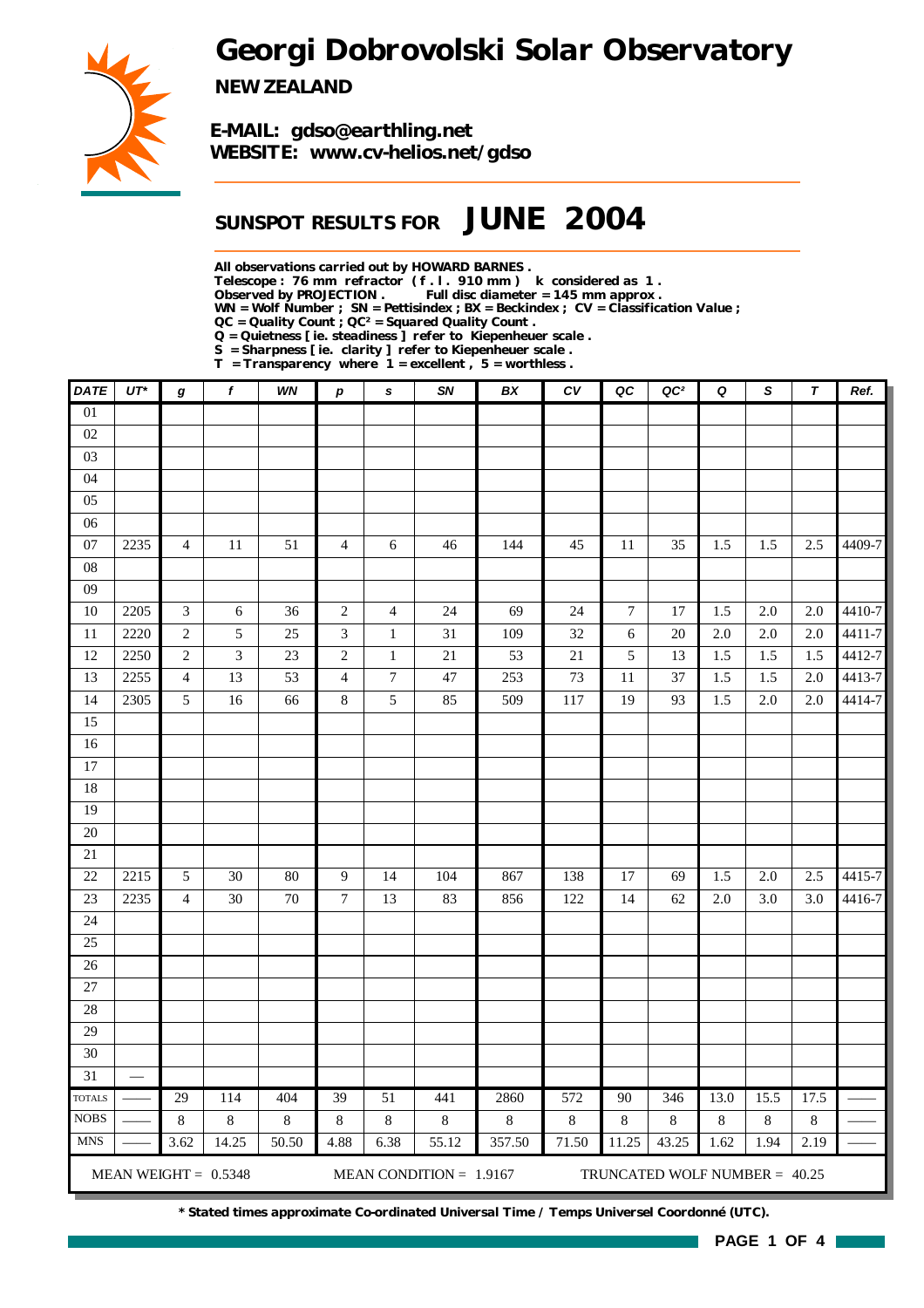*SUNSPOT DISTRIBUTION & INTER-SOL INDICES FOR*

# *JUNE 2004*

*All observations carried out by HOWARD BARNES .*

*Telescope : 76 mm refractor ( f . l . 910 mm ) .*

*Observed by PROJECTION . Full disc diameter = 145 mm approx . IS = Inter-Sol Index .*

*gr = number of multi-spot groups .*

*grfp = number of umbræ within penumbræ within the groups (gr) .*

*grf = number of non-penumbral spots within the groups (gr) .*

*efp = number of single penumbral spots .*

*ef = number of single non-penumbral spots .*

*Q = Quietness [ ie. steadiness ] refer to Kiepenheuer scale .*

*S = Sharpness [ ie. clarity ] refer to Kiepenheuer scale .*

*T = Transparency where 1 = excellent , 5 = worthless .*

| <b>DATE</b>     | $\overline{UT}$   | IS             | gr             | grfp           | grf              | efp              | $\mathsf{e} \mathsf{f}$ | $\pmb Q$         | $\overline{s}$   | $\overline{\tau}$ | Ref.   |
|-----------------|-------------------|----------------|----------------|----------------|------------------|------------------|-------------------------|------------------|------------------|-------------------|--------|
| $\overline{01}$ |                   |                |                |                |                  |                  |                         |                  |                  |                   |        |
| $02\,$          |                   |                |                |                |                  |                  |                         |                  |                  |                   |        |
| 03              |                   |                |                |                |                  |                  |                         |                  |                  |                   |        |
| 04              |                   |                |                |                |                  |                  |                         |                  |                  |                   |        |
| 05              |                   |                |                |                |                  |                  |                         |                  |                  |                   |        |
| 06              |                   |                |                |                |                  |                  |                         |                  |                  |                   |        |
| 07              | 2235              | 14             | $\mathfrak{Z}$ | 5              | $\sqrt{5}$       | $\boldsymbol{0}$ | $\,1$                   | 1.5              | 1.5              | 2.5               | 4409-7 |
| ${\bf 08}$      |                   |                |                |                |                  |                  |                         |                  |                  |                   |        |
| 09              |                   |                |                |                |                  |                  |                         |                  |                  |                   |        |
| $10\,$          | 2205              | $8\,$          | $\sqrt{2}$     | $\,1$          | $\overline{4}$   | $\,1$            | $\boldsymbol{0}$        | 1.5              | $2.0\,$          | 2.0               | 4410-7 |
| $\overline{11}$ | 2220              | $\epsilon$     | $\overline{1}$ | $\overline{3}$ | $\mathbf 1$      | $\overline{1}$   | $\boldsymbol{0}$        | $\overline{2.0}$ | $\overline{2.0}$ | $\overline{2.0}$  | 4411-7 |
| $12\,$          | 2250              | $\overline{4}$ | $\,1$          | $\,1$          | $\,1\,$          | $\,1\,$          | $\boldsymbol{0}$        | 1.5              | 1.5              | $1.5$             | 4412-7 |
| 13              | 2255              | 16             | $\overline{3}$ | 5              | $\boldsymbol{7}$ | $\,1\,$          | $\boldsymbol{0}$        | 1.5              | 1.5              | 2.0               | 4413-7 |
| 14              | 2305              | 19             | $\overline{3}$ | $10\,$         | $\overline{4}$   | $\,1\,$          | $\,1\,$                 | 1.5              | $2.0\,$          | 2.0               | 4414-7 |
| 15              |                   |                |                |                |                  |                  |                         |                  |                  |                   |        |
| $16\,$          |                   |                |                |                |                  |                  |                         |                  |                  |                   |        |
| $17\,$          |                   |                |                |                |                  |                  |                         |                  |                  |                   |        |
| $18\,$          |                   |                |                |                |                  |                  |                         |                  |                  |                   |        |
| 19              |                   |                |                |                |                  |                  |                         |                  |                  |                   |        |
| 20              |                   |                |                |                |                  |                  |                         |                  |                  |                   |        |
| 21              |                   |                |                |                |                  |                  |                         |                  |                  |                   |        |
| $22\,$          | 2215              | 33             | $\mathfrak{Z}$ | 14             | 14               | $\sqrt{2}$       | $\boldsymbol{0}$        | 1.5              | $2.0\,$          | 2.5               | 4415-7 |
| 23              | $\overline{2235}$ | 33             | $\overline{3}$ | $17\,$         | $12\,$           | $\boldsymbol{0}$ | $\mathbf 1$             | $2.0\,$          | 3.0              | 3.0               | 4416-7 |
| 24              |                   |                |                |                |                  |                  |                         |                  |                  |                   |        |
| 25              |                   |                |                |                |                  |                  |                         |                  |                  |                   |        |
| $\overline{26}$ |                   |                |                |                |                  |                  |                         |                  |                  |                   |        |
| 27              |                   |                |                |                |                  |                  |                         |                  |                  |                   |        |
| 28              |                   |                |                |                |                  |                  |                         |                  |                  |                   |        |
| 29              |                   |                |                |                |                  |                  |                         |                  |                  |                   |        |
| $30\,$          |                   |                |                |                |                  |                  |                         |                  |                  |                   |        |
| 31              | $\equiv$          |                |                |                |                  |                  |                         |                  |                  |                   |        |
| <b>TOTALS</b>   |                   | 133            | 19             | 56             | 48               | $\overline{7}$   | $\overline{3}$          | 13.0             | 15.5             | 17.5              |        |
| <b>NOBS</b>     |                   | $\,8\,$        | $8\,$          | $\,8\,$        | $\,8\,$          | $8\,$            | $8\,$                   | $8\,$            | $\bf8$           | $\,8\,$           |        |
| <b>MNS</b>      |                   | 16.62          | 2.38           | 7.00           | 6.00             | $\rm 0.88$       | 0.38                    | 1.62             | 1.94             | $\overline{2.19}$ |        |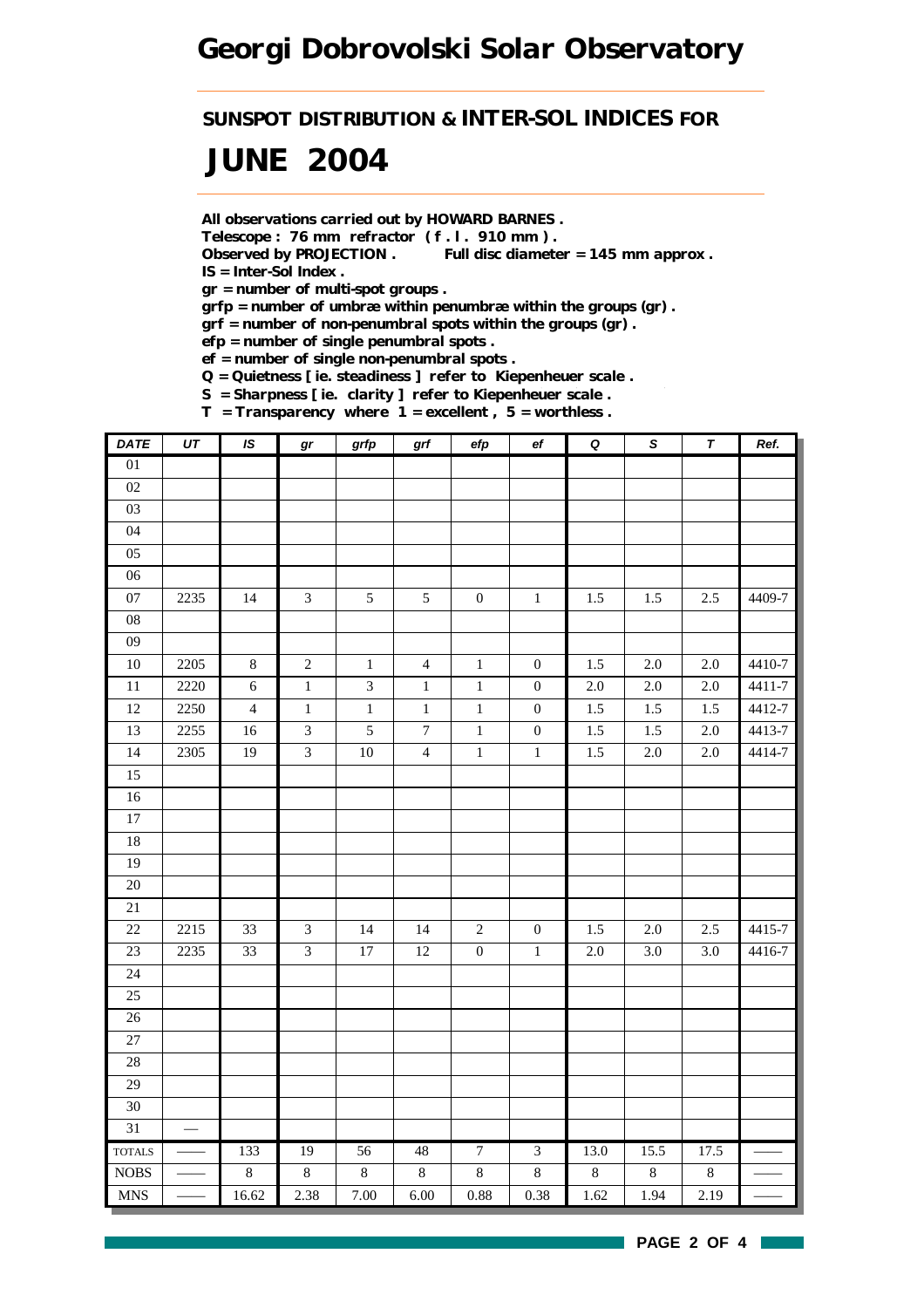## *SUNSPOT CENSUS BY CLASSIFICATION FOR*

# *JUNE 2004*

*All observations carried out by HOWARD BARNES . Telescope : 76 mm refractor ( f . l . 910 mm ) . Observed by PROJECTION . Full disc diameter = 145 mm approx . IF 2 OR MORE REGIONS ARE OF THE SAME CLASSIFICATION , THEN SUNSPOT COUNTS ARE SEPARATED BY SOLIDI ( / ) .*

| DATE          | UT                       |                         | A                       |                  | В                |                  | $\boldsymbol{c}$ |                  | D                                       |                  | E                | $\pmb{\mathit{F}}$<br>$\pmb H$<br>G |                                           |                  |                |                  | J                 |                  |                  |
|---------------|--------------------------|-------------------------|-------------------------|------------------|------------------|------------------|------------------|------------------|-----------------------------------------|------------------|------------------|-------------------------------------|-------------------------------------------|------------------|----------------|------------------|-------------------|------------------|------------------|
|               |                          | $\boldsymbol{g}$        | $\boldsymbol{f}$        | g                | $\pmb{f}$        | $\boldsymbol{g}$ | $\mathbf{f}$     | $\boldsymbol{g}$ | $\pmb{f}$                               | $\boldsymbol{g}$ | f                | g                                   | $\pmb{f}$                                 | $\bm{g}$         | $\mathbf f$    | $\bm{g}$         | $\pmb{f}$         | g                | $\pmb{f}$        |
| 01            |                          |                         |                         |                  |                  |                  |                  |                  |                                         |                  |                  |                                     |                                           |                  |                |                  |                   |                  |                  |
| 02            |                          |                         |                         |                  |                  |                  |                  |                  |                                         |                  |                  |                                     |                                           |                  |                |                  |                   |                  |                  |
| 03            |                          |                         |                         |                  |                  |                  |                  |                  |                                         |                  |                  |                                     |                                           |                  |                |                  |                   |                  |                  |
| 04            |                          |                         |                         |                  |                  |                  |                  |                  |                                         |                  |                  |                                     |                                           |                  |                |                  |                   |                  |                  |
| 05            |                          |                         |                         |                  |                  |                  |                  |                  |                                         |                  |                  |                                     |                                           |                  |                |                  |                   |                  |                  |
| 06            |                          |                         |                         |                  |                  |                  |                  |                  |                                         |                  |                  |                                     |                                           |                  |                |                  |                   |                  |                  |
| 07            | 2235                     | $\mathbf{1}$            | $\mathbf{1}$            | $\mathbf{0}$     | $\boldsymbol{0}$ | $\overline{2}$   | 2/2              | $\mathbf{1}$     | 6                                       | $\mathbf{0}$     | $\boldsymbol{0}$ | $\mathbf{0}$                        | $\boldsymbol{0}$                          | $\mathbf{0}$     | $\mathbf{0}$   | $\boldsymbol{0}$ | $\boldsymbol{0}$  | $\boldsymbol{0}$ | $\boldsymbol{0}$ |
| 08            |                          |                         |                         |                  |                  |                  |                  |                  |                                         |                  |                  |                                     |                                           |                  |                |                  |                   |                  |                  |
| 09            |                          |                         |                         |                  |                  |                  |                  |                  |                                         |                  |                  |                                     |                                           |                  |                |                  |                   |                  |                  |
| 10            | 2205                     | $\mathbf{0}$            | $\mathbf{0}$            | $\mathbf{1}$     | $\overline{2}$   | $\mathbf{1}$     | 3                | $\boldsymbol{0}$ | $\boldsymbol{0}$                        | $\mathbf{0}$     | $\boldsymbol{0}$ | $\boldsymbol{0}$                    | $\boldsymbol{0}$                          | $\boldsymbol{0}$ | $\mathbf{0}$   | $\boldsymbol{0}$ | $\boldsymbol{0}$  | $\mathbf{1}$     | $\mathbf{1}$     |
| 11            | 2220                     | $\boldsymbol{0}$        | $\boldsymbol{0}$        | $\mathbf{0}$     | $\mathbf{0}$     | $\overline{0}$   | $\boldsymbol{0}$ | $\mathbf{1}$     | $\overline{4}$                          | $\mathbf{0}$     | $\boldsymbol{0}$ | $\overline{0}$                      | $\boldsymbol{0}$                          | $\boldsymbol{0}$ | $\mathbf{0}$   | $\boldsymbol{0}$ | $\boldsymbol{0}$  | $\mathbf{1}$     | $\mathbf{1}$     |
| 12            | 2250                     | $\overline{0}$          | $\boldsymbol{0}$        | $\boldsymbol{0}$ | $\boldsymbol{0}$ | $\mathbf{1}$     | $\overline{2}$   | $\boldsymbol{0}$ | $\boldsymbol{0}$                        | $\mathbf{0}$     | $\boldsymbol{0}$ | $\boldsymbol{0}$                    | $\boldsymbol{0}$                          | $\mathbf{0}$     | $\mathbf{0}$   | $\mathbf{0}$     | $\boldsymbol{0}$  | $\mathbf{1}$     | $\mathbf{1}$     |
| 13            | 2255                     | $\boldsymbol{0}$        | $\mathbf{0}$            | 2                | 2/2              | $\mathbf{0}$     | $\boldsymbol{0}$ | $\boldsymbol{0}$ | $\overline{0}$                          | $\mathbf{1}$     | $\bf 8$          | $\boldsymbol{0}$                    | $\boldsymbol{0}$                          | $\boldsymbol{0}$ | $\mathbf{0}$   | $\mathbf{0}$     | $\overline{0}$    | $\mathbf{1}$     | $\mathbf{1}$     |
| 14            | 2305                     | $\mathbf{1}$            | $\mathbf{1}$            | $\boldsymbol{0}$ | $\overline{0}$   | $\boldsymbol{0}$ | $\boldsymbol{0}$ | $\mathbf{1}$     | $\overline{c}$                          | $\boldsymbol{0}$ | $\mathbf{0}$     | $\sqrt{2}$                          | $4/8\,$                                   | $\boldsymbol{0}$ | $\mathbf{0}$   | $\boldsymbol{0}$ | $\boldsymbol{0}$  | 1                | $\mathbf{1}$     |
| 15            |                          |                         |                         |                  |                  |                  |                  |                  |                                         |                  |                  |                                     |                                           |                  |                |                  |                   |                  |                  |
| 16            |                          |                         |                         |                  |                  |                  |                  |                  |                                         |                  |                  |                                     |                                           |                  |                |                  |                   |                  |                  |
| 17            |                          |                         |                         |                  |                  |                  |                  |                  |                                         |                  |                  |                                     |                                           |                  |                |                  |                   |                  |                  |
| $18\,$        |                          |                         |                         |                  |                  |                  |                  |                  |                                         |                  |                  |                                     |                                           |                  |                |                  |                   |                  |                  |
| 19            |                          |                         |                         |                  |                  |                  |                  |                  |                                         |                  |                  |                                     |                                           |                  |                |                  |                   |                  |                  |
| $20\,$        |                          |                         |                         |                  |                  |                  |                  |                  |                                         |                  |                  |                                     |                                           |                  |                |                  |                   |                  |                  |
| 21            |                          |                         |                         |                  |                  |                  |                  |                  |                                         |                  |                  |                                     |                                           |                  |                |                  |                   |                  |                  |
| $22\,$        | 2215                     | $\boldsymbol{0}$        | $\mathbf{0}$            | 1                | 3                | $\boldsymbol{0}$ | $\boldsymbol{0}$ | $\mathbf{1}$     | $\tau$                                  | $\mathbf{0}$     | $\boldsymbol{0}$ | $\mathbf{1}$                        | $18\,$                                    | $\mathbf{0}$     | $\mathbf{0}$   | $\mathbf{1}$     | 1                 | $\mathbf{1}$     | $\mathbf{1}$     |
| 23            | 2235                     | $\mathbf{1}$            | $1\,$                   | $\mathbf{0}$     | $\boldsymbol{0}$ | $\mathbf{1}$     | 3                | $\mathbf{1}$     | 6                                       | $\mathbf{0}$     | $\boldsymbol{0}$ | $\mathbf{1}$                        | $20\,$                                    | $\mathbf{0}$     | $\mathbf{0}$   | $\boldsymbol{0}$ | $\boldsymbol{0}$  | $\boldsymbol{0}$ | $\boldsymbol{0}$ |
| 24            |                          |                         |                         |                  |                  |                  |                  |                  |                                         |                  |                  |                                     |                                           |                  |                |                  |                   |                  |                  |
| 25            |                          |                         |                         |                  |                  |                  |                  |                  |                                         |                  |                  |                                     |                                           |                  |                |                  |                   |                  |                  |
| 26            |                          |                         |                         |                  |                  |                  |                  |                  |                                         |                  |                  |                                     |                                           |                  |                |                  |                   |                  |                  |
| 27            |                          |                         |                         |                  |                  |                  |                  |                  |                                         |                  |                  |                                     |                                           |                  |                |                  |                   |                  |                  |
| $28\,$        |                          |                         |                         |                  |                  |                  |                  |                  |                                         |                  |                  |                                     |                                           |                  |                |                  |                   |                  |                  |
| 29            |                          |                         |                         |                  |                  |                  |                  |                  |                                         |                  |                  |                                     |                                           |                  |                |                  |                   |                  |                  |
| 30            |                          |                         |                         |                  |                  |                  |                  |                  |                                         |                  |                  |                                     |                                           |                  |                |                  |                   |                  |                  |
| 31            | $\overline{\phantom{0}}$ |                         |                         |                  |                  |                  |                  |                  |                                         |                  |                  |                                     |                                           |                  |                |                  |                   |                  |                  |
| <b>TOTALS</b> |                          | $\overline{\mathbf{3}}$ | $\overline{\mathbf{3}}$ | $\overline{4}$   | $\boldsymbol{9}$ | $5\overline{)}$  | 12               | $\sqrt{5}$       | $25\,$                                  | $\mathbf{1}$     | $\bf 8$          | $\overline{4}$                      | $50\,$                                    | $\boldsymbol{0}$ | $\overline{0}$ | $\vert$ 1        | $\qquad \qquad 1$ | $\boxed{6}$      | $\sqrt{6}$       |
|               |                          |                         |                         |                  |                  |                  |                  |                  | REGIONAL PERCENTAGES                    |                  |                  |                                     |                                           |                  |                |                  |                   |                  |                  |
| $\mathbf A$   |                          |                         | $\, {\bf B}$            |                  | $\mathsf C$      |                  | ${\bf D}$        |                  | ${\bf E}$                               |                  | $\mathbf F$      | ${\bf G}$                           | $\, {\rm H}$                              |                  |                | $\bf J$          |                   |                  | $\rm{SIGMAg}$    |
| 10.3          |                          |                         | 13.8                    |                  | 17.2             |                  | 17.2             |                  | 3.4                                     |                  | 13.8             | $0.0\,$                             | $3.4\,$                                   |                  |                | $20.7\,$         |                   |                  | $29\,$           |
|               |                          |                         |                         |                  | $NOBS = 8$       |                  |                  |                  | $\overline{p}/g$ mean = 1.2896          |                  |                  |                                     | $\overline{f}/\overline{g}$ mean = 3.5875 |                  |                |                  |                   |                  |                  |
|               |                          |                         |                         |                  |                  |                  |                  |                  | $p / g$ mean = 1.3448                   |                  |                  |                                     | $\frac{1}{\sqrt{5}}$ mean = 3.9310        |                  |                |                  |                   |                  |                  |
|               |                          |                         |                         |                  |                  |                  |                  |                  | GROUP COMPLEXITY INDEX $(GCI) = 5.2759$ |                  |                  |                                     |                                           |                  |                |                  |                   |                  |                  |
|               |                          |                         |                         |                  |                  |                  |                  |                  |                                         |                  |                  |                                     |                                           |                  |                |                  |                   |                  |                  |

**PAGE 3 OF 4**